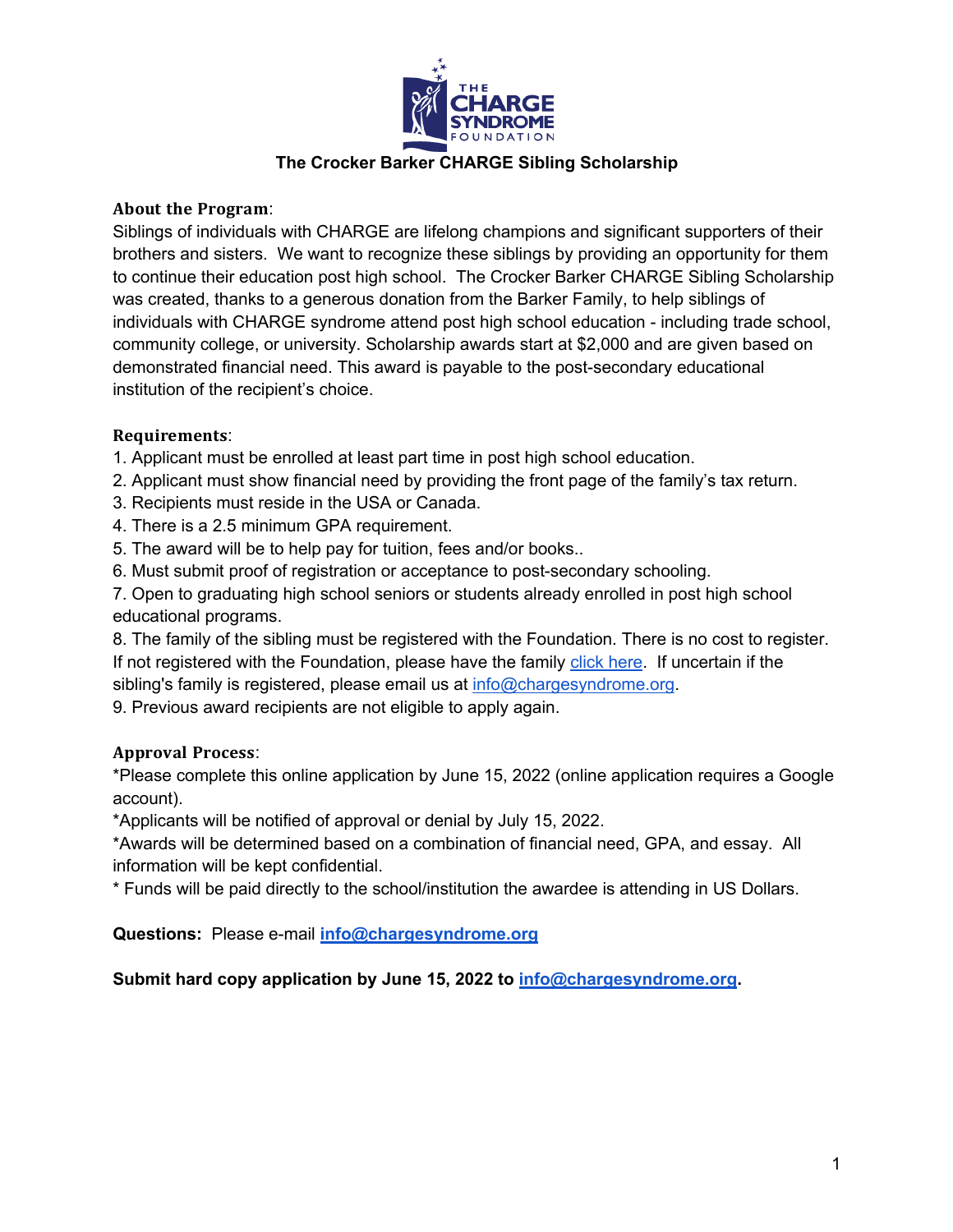

**The Crocker Barker CHARGE Sibling Scholarship**

## **Scholarship Application**

#### **Sibling Information:**

| Phone number: and the state of the state of the state of the state of the state of the state of the state of the state of the state of the state of the state of the state of the state of the state of the state of the state |
|--------------------------------------------------------------------------------------------------------------------------------------------------------------------------------------------------------------------------------|
|                                                                                                                                                                                                                                |

 $\mathcal{L}_\text{max} = \mathcal{L}_\text{max} = \mathcal{L}_\text{max} = \mathcal{L}_\text{max} = \mathcal{L}_\text{max} = \mathcal{L}_\text{max} = \mathcal{L}_\text{max} = \mathcal{L}_\text{max} = \mathcal{L}_\text{max} = \mathcal{L}_\text{max} = \mathcal{L}_\text{max} = \mathcal{L}_\text{max} = \mathcal{L}_\text{max} = \mathcal{L}_\text{max} = \mathcal{L}_\text{max} = \mathcal{L}_\text{max} = \mathcal{L}_\text{max} = \mathcal{L}_\text{max} = \mathcal{$ 

 $\mathcal{L}_\mathcal{L} = \mathcal{L}_\mathcal{L} = \mathcal{L}_\mathcal{L} = \mathcal{L}_\mathcal{L} = \mathcal{L}_\mathcal{L} = \mathcal{L}_\mathcal{L} = \mathcal{L}_\mathcal{L} = \mathcal{L}_\mathcal{L} = \mathcal{L}_\mathcal{L} = \mathcal{L}_\mathcal{L} = \mathcal{L}_\mathcal{L} = \mathcal{L}_\mathcal{L} = \mathcal{L}_\mathcal{L} = \mathcal{L}_\mathcal{L} = \mathcal{L}_\mathcal{L} = \mathcal{L}_\mathcal{L} = \mathcal{L}_\mathcal{L}$ 

 $\mathcal{L}_\text{max} = \mathcal{L}_\text{max} = \mathcal{L}_\text{max} = \mathcal{L}_\text{max} = \mathcal{L}_\text{max} = \mathcal{L}_\text{max} = \mathcal{L}_\text{max} = \mathcal{L}_\text{max} = \mathcal{L}_\text{max} = \mathcal{L}_\text{max} = \mathcal{L}_\text{max} = \mathcal{L}_\text{max} = \mathcal{L}_\text{max} = \mathcal{L}_\text{max} = \mathcal{L}_\text{max} = \mathcal{L}_\text{max} = \mathcal{L}_\text{max} = \mathcal{L}_\text{max} = \mathcal{$ 

Age: \_\_\_\_\_\_\_\_\_\_\_\_\_\_

## **Family Information:**

First and last name of parent/guardian: \_\_\_\_\_\_\_\_\_\_\_\_\_\_\_\_\_\_\_\_\_\_\_\_\_\_\_\_\_\_\_\_\_\_\_\_

Mailing address of parent/guardian if different from above:

City, state, & zip code of parent/guardian if different from above:

Parent/Guardian email address: \_\_\_\_\_\_\_\_\_\_\_\_\_\_\_\_\_\_\_\_\_\_\_\_\_\_\_\_\_\_\_\_\_\_\_\_\_\_\_\_\_\_

Name of individual with CHARGE:  $\blacksquare$ 

Age of individual with CHARGE: \_\_\_\_\_\_\_\_\_\_\_\_\_\_\_\_\_\_

Total number of family members:

## **Institution you are/will be attending:**

Name of institution: \_\_\_\_\_\_\_\_\_\_\_\_\_\_\_\_\_\_\_\_\_\_\_\_\_\_\_\_\_\_\_\_\_\_\_\_\_\_\_\_\_\_\_\_\_\_\_\_\_\_\_\_

Mailing address of institution: \_\_\_\_\_\_\_\_\_\_\_\_\_\_\_\_\_\_\_\_\_\_\_\_\_\_\_\_\_\_\_\_\_\_\_\_\_\_\_\_\_\_\_\_

City, state, & zip of institution:

Phone number or e-mail address of student accounts department:

| Start date: |  |
|-------------|--|
|             |  |

What do you plan to study?: